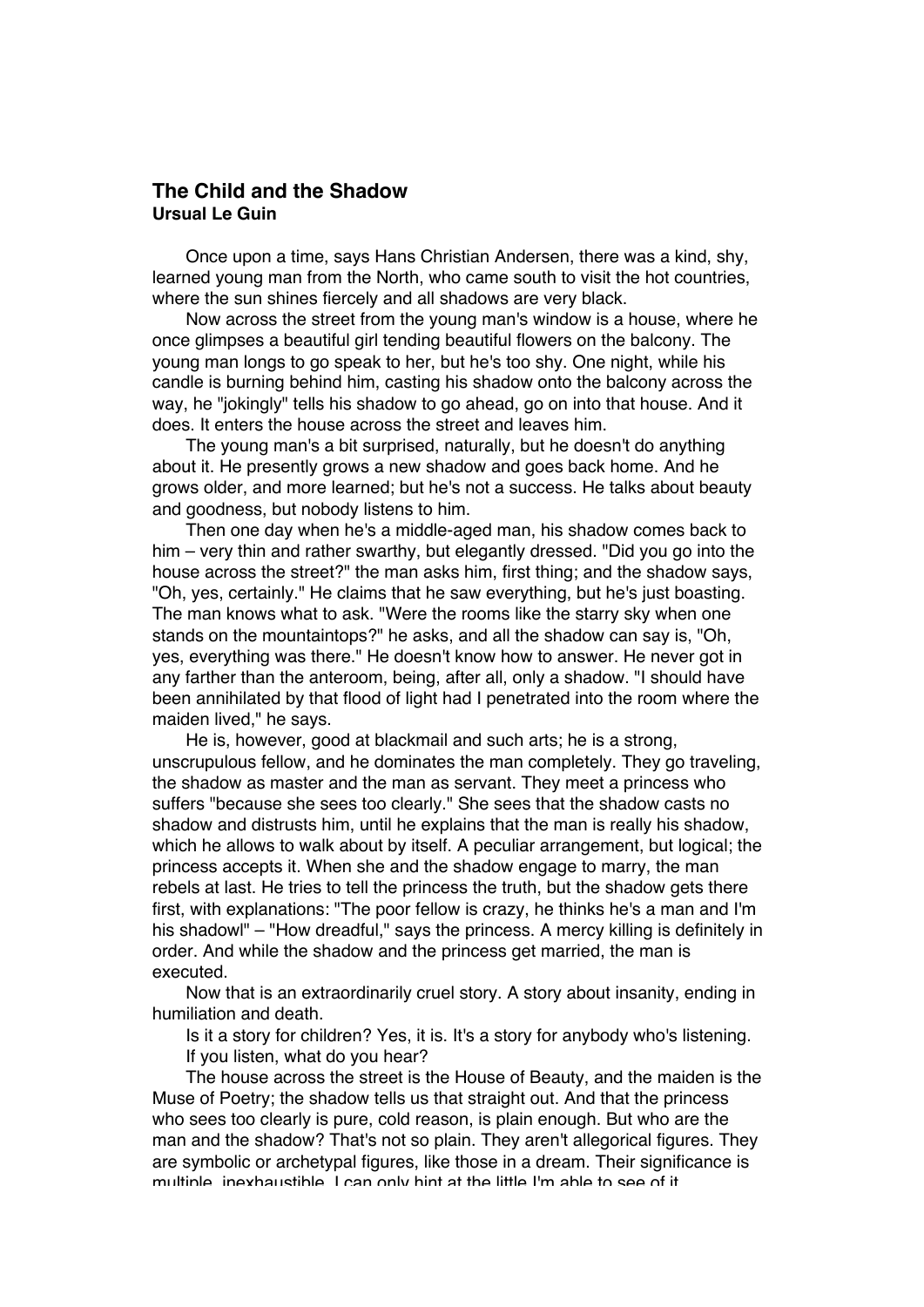The man is all that is civilized – learned, kindly, idealistic, decent. The shadow is all that gets suppressed in the process of becoming a decent, civilized adult. The shadow is the man's thwarted selfishness, his unadmitted desires, the swearwords he never spoke, the murders he didn't commit. The shadow is the dark side of his soul, the unadmitted, the inadmissible.

And what Andersen is saying is that this monster is an integral part of the man and cannot be denied – not if the man wants to enter the House of Poetry.

The man's mistake is in not following his shadow. It goes ahead of him, as he sits there at his window, and he cuts it off from himself, telling it, "jokingly," to go on without him. And it does. It goes on into the House of Poetry, the source of all creativity – leaving him outside, on the surface of reality.

So, good and learned as he is, he can't do any good, can't act, because he has cut himself off at the roots. And the shadow is equally helpless; it can't get past the shadowy anteroom to the light. Neither of them, without the other, can approach the truth.

When the shadow returns to the man in middle life, he has a second chance. But he misses it, too. He confronts his dark self at last, but instead of asserting equality or mastery, he lets it master him. He gives in. He does, in fact, become the shadow's shadow, and his fate then is inevitable. The Princess Reason is cruel in having him executed, and yet she is just.

Part of Andersen's cruelty is the cruelty of reason – of psychological realism, radical honesty, the willingness to see and accept the consequences of an act or a failure to act. There is a sadistic, depressive streak in Andersen also, which is his own shadow; it's there, it's part of him, but not all of him, nor is he ruled by it. His strength, his subtlety, his creative genius, come precisely from his acceptance of and cooperation with the dark side of his own soul. That's why Andersen the fabulist is one of the great realists of literature.

Now I stand here, like the princess herself, and tell you what the story of the shadow means to me at age forty-five. But what did it mean to me when I first read it, at age ten or eleven? What does it mean to children? Do they "understand" it? Is it "good" for them – this bitter, complex study of a moral failure?

I don't know. I hated it when I was a kid. I hated all the Andersen stories with unhappy endings. That didn't stop me from reading them, and rereading them. Or from remembering them... so that after a gap of over thirty years, when I was pondering this talk, a little voice suddenly said inside my left ear, "You'd better dig out that Andersen story, you know, about the shadow."

At age ten I certainly wouldn't have gone on about reason and repression and all that. I had no critical equipment, no detachment, and even less power of sustained thought than I have now. I had somewhat less conscious mind than I have now. But I had as much, or more, of an unconscious mind, and was perhaps in better touch with it than I am now. And it was to that, to the unknown depths in me, that the story spoke; and it was the depths which responded to it and, nonverbally, irrationally, understood it, and learned from it.

The great fantasies, myths, and tales are indeed like dreams: they speak *from* the unconscious *to* the unconscious, in the *language* of the unconscious – symbol and archetype. Though they use words, they work the way music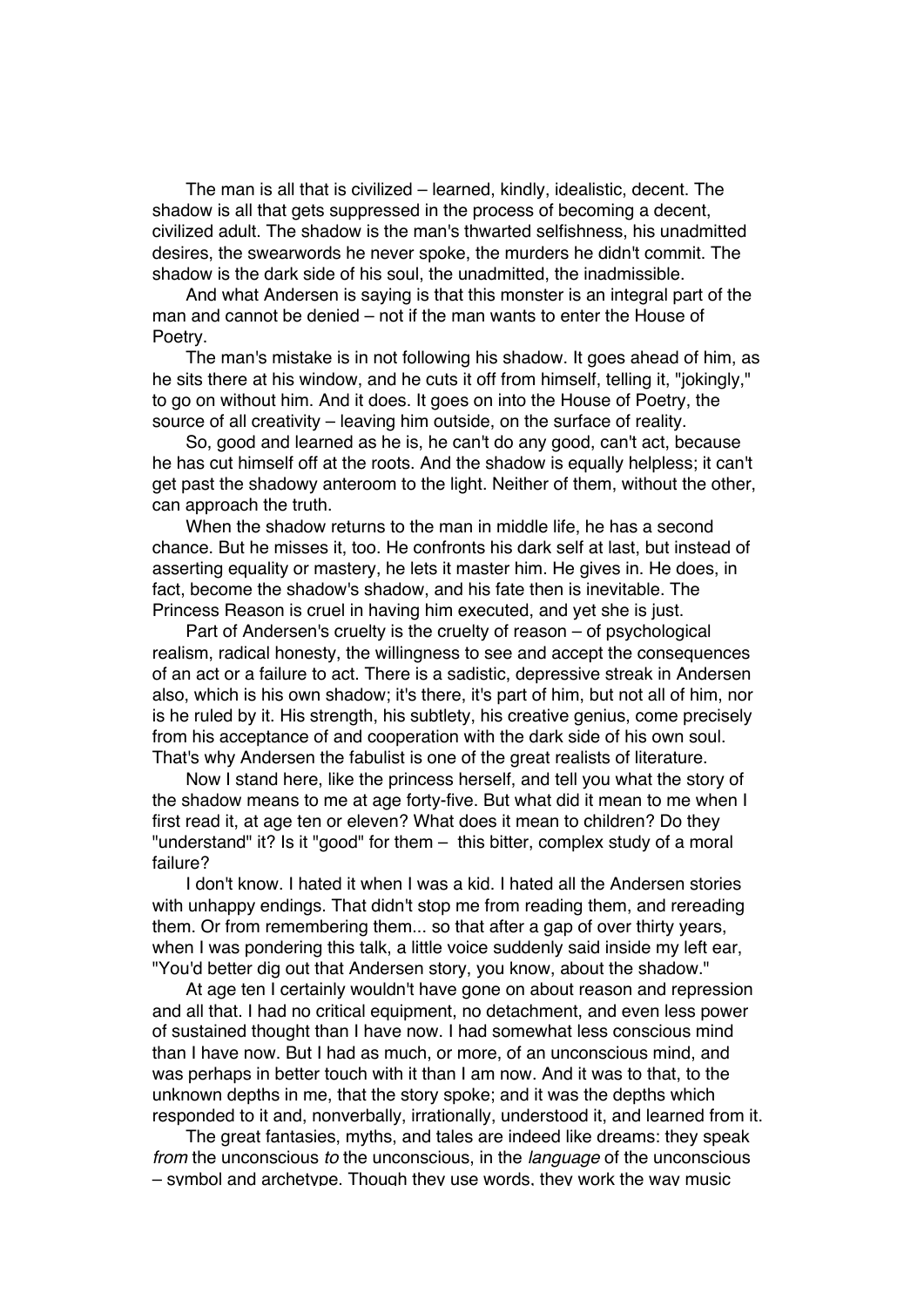does: they short-circuit verbal reasoning, and go straight to the thoughts that lie too deep to utter. They cannot be translated fully into the language of reason, but only a Logical Positivist, who also finds Beethoven's Ninth Symphony meaningless, would claim that they are therefore meaningless. They are profoundly meaningful, and usable – practical – in terms of ethics; of insight; of growth.

Reduced to the language of daylight, Andersen's story says that a man who will not confront and accept his shadow is a lost soul. It also says something specifically about itself, about art. It says that if you want to enter the House of Poetry, you have to enter it in the flesh, the solid, imperfect, unwieldy body, which has corns and colds and greeds and passions, the body that casts a shadow. It says that if the artist tries to ignore evil, he will never enter into the House of Light.

That's what one great artist said to me about shadows. Now if I may move our candle and throw the shadows in a different direction, I'd like to interrogate a great psychologist on the same subject. Art has spoken, let's hear what science has to say. Since art is the subject, let it be the psychologist whose ideas on art are the most meaningful to most artists, Carl Gustav Jung.

Jung's terminology is notoriously difficult, as he kept changing meanings the way a growing tree changes leaves. I will try to define a few of the key terms in an amateurish way without totally misrepresenting them. Very roughly, then, Jung saw the ego, what we usually call the self, as only a part of the Self, the part of it which we are consciously aware of. The ego "revolves around the Self as the earth around the Sun," he says. The Self is transcendent, much larger than the ego; it is not a private possession, but collective – that is, we share it with all other human beings, and perhaps with all beings. It may indeed be our link with what is called God. Now this sounds mystical, and it is, but it's also exact and practical. All Jung is saying is that we are fundamentally alike; we all have the same general tendencies and configurations in our psyche, just as we all have the same general kind of lungs and bones in our body. Human beings all look roughly alike; they also think and feel alike. And they are all part of the universe.

The ego, the little private individual consciousness, knows this, and it knows that if it's not to be trapped in the hopeless silence of autism it must identify with something outside itself, beyond itself, larger than itself. If it's weak, or if it's offered nothing better, what it does is identify with the "collective consciousness." That is Jung's term for a kind of lowest common denominator of all the little egos added together, the mass mind, which consists of such things as cults, creeds, fads, fashions, status-seeking, conventions, received beliefs, advertising, popcult, all the isms, all the ideologies, all the hollow forms of communication and "togetherness" that lack real communion or real sharing. The ego, accepting these empty forms, becomes a member of the "lonely crowd." To avoid this, to attain real community, it must turn inward, away from the crowd, to the source: it must identify with its own deeper regions, the great unexplored regions of the Self. These regions of the psyche Jung calls the "collective unconscious," and it is in them, where we all meet, that he sees the source of true community; of felt religion; of art, grace, spontaneity, and love.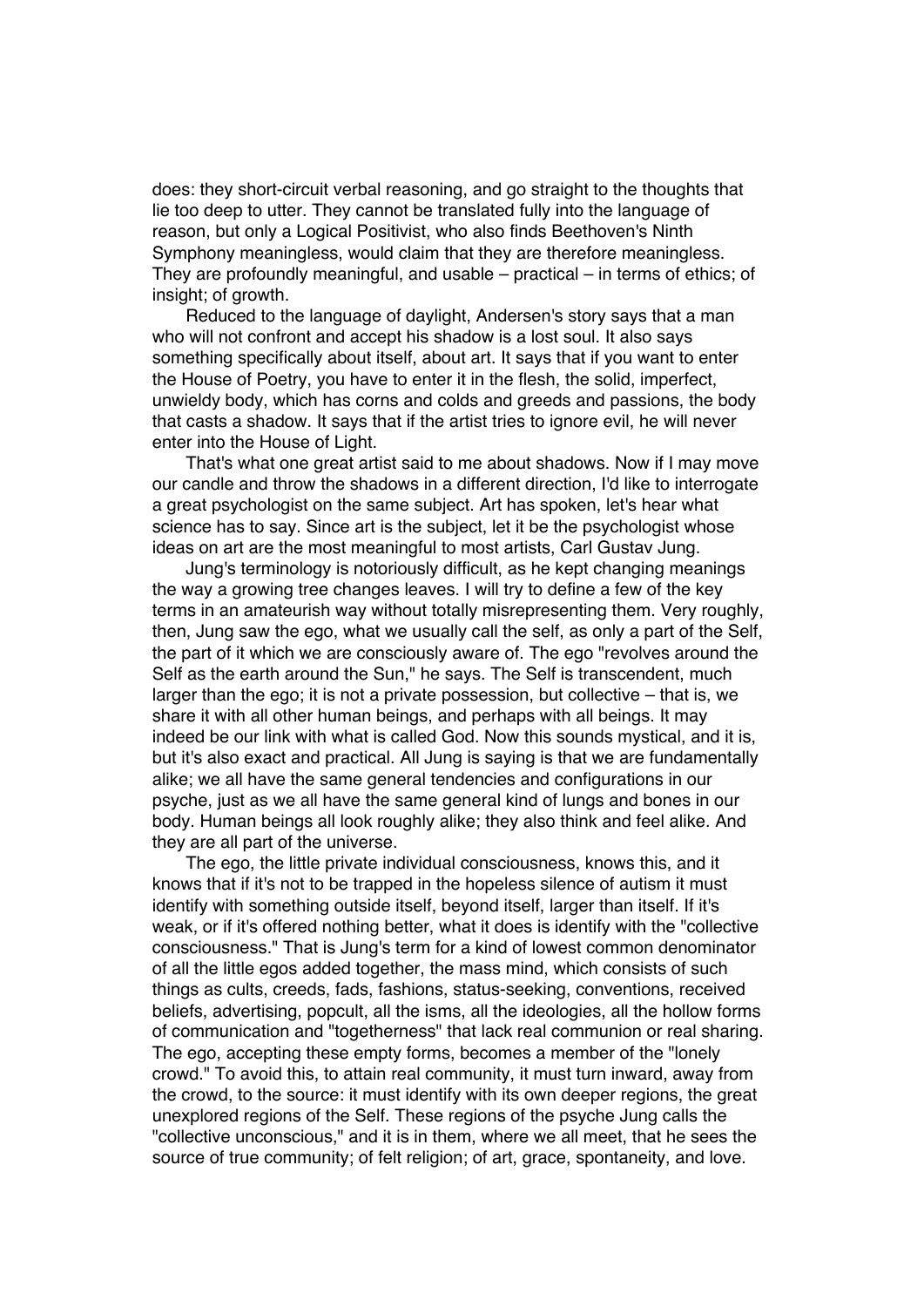How do you get there? How do you find your own private entrance to the collective unconscious? Well, the first step is often the most important, and Jung says that the first step is to turn around and follow your own shadow.

Jung saw the psyche as populated with a group of fascinating figures, much livelier than Freud's grim trio of Id, Ego, Superego; they're all worth meeting. The one we're concerned with is the shadow.

The shadow is on the other side of our psyche, the dark brother of the conscious mind. It is Cain, Caliban, Frankenstein's monster, Mr. Hyde. It is Vergil who guided Dante through hell, Gilgamesh's friend Enkidu, Frodo's enemy Gollum. It is the Doppelgänger. It is Mowgli's Grey Brother; the werewolf; the wolf, the bear, the tiger of a thousand folktales; it is the serpent, Lucifer. The shadow stands on the threshold between the conscious and the unconscious mind, and we meet it in our dreams, as sister, brother, friend, beast, monster, enemy, guide. It is all we don't want to, can't, admit into our conscious self, all the qualities and tendencies within us which have been repressed, denied, or not used. In describing Jung's psychology, Jolande Jacobi wrote that "the development of the shadow runs parallel to that of the ego; qualities which the ego does not need or cannot make use of are set aside or repressed, and thus they play little or no part in the conscious life of the individual. Accordingly, a child has no real shadow, but his shadow becomes more pronounced as his ego grows in stability and range."1 Jung himself said, "Everyone carries a shadow, and the less it is embodied in the individual's conscious life, the blacker and denser it is."2 The less you look at it, in other words, the stronger it grows, until it can become a menace, an intolerable load, a threat within the soul.

Unadmitted to consciousness, the shadow is projected outward, onto others. There's nothing wrong with me – it's them. I'm not a monster, other people are monsters. All foreigners are evil. All communists are evil. All capitalists are evil. It was the cat that made me kick him, Mummy.

If the individual wants to live in the real world, he must withdraw his projections; he must admit that the hateful, the evil, exists within himself. This isn't easy. It is very hard not to be able to blame anybody else. But it may be worth it. Jung says, "If he only learns to deal with his own shadow he has done something real for the world. He has succeeded in shouldering at least an infinitesimal part of the gigantic, unsolved social problems of our day."3

Moreover, he has grown toward true community, and self-knowledge, and creativity. For the shadow stands on the threshold. We can let it bar the way to the creative depths of the unconscious, or we can let it lead us to them. For the shadow is not simply evil. It is inferior, primitive, awkward, animallike, childlike; powerful, vital, spontaneous. It's not weak and decent, like the learned young man from the North; it's dark and hairy and unseemly; but, without it, the person is nothing. What is a body that casts no shadow?

Nothing, a formlessness, two-dimensional, a comic-strip character. The person who denies his own profound relationship with evil denies his own reality. He cannot do, or make; he can only undo, unmake.

Jung was especially interested in the second half of life, when this conscious confrontation with a shadow that's been growing for thirty or forty years can become imperative – as it did for the poor fellow in the Andersen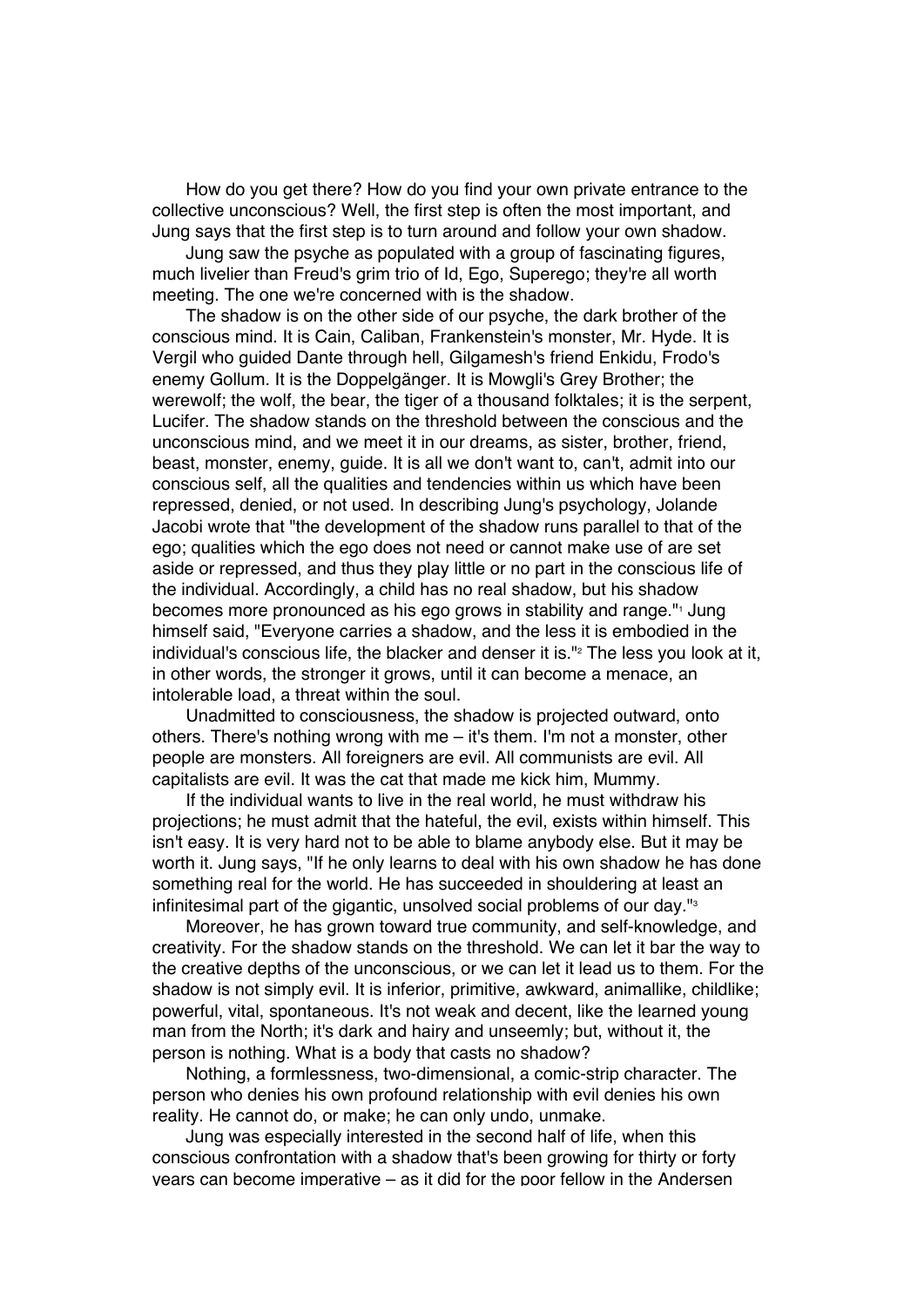story. As Jung says, the child's ego and shadow are both still ill defined; a child is likely to find his ego in a ladybug, and his shadow lurking horribly under his bed. But I think that when in pre-adolescence and adolescence the Conscious sense of self emerges, often quite overwhehningly, the shadow darkens right with it. The normal adolescent ceases to project so blithely as the little child did; he realizes that you can't blame everything on the bad guys with the black Stetsons. He begins to take responsibility for his acts and feelings. And with it he often shoulders a terrible load of guilt. He sees his shadow as much blacker, more wholly evil, than it is. The only way for a youngster to get past the paralyzing self-blame and self-disgust of this stage is really to look at that shadow, to face it, warts and fangs and pimples and claws and all – to accept it as himself – as part of himself. The ugliest part, but not the weakest. For the shadow is the guide. The guide inward and out again; downward and up again; there, as Bilbo the Hobbit said, and back again. The guide of the journey to self-knowledge, to adulthood, to the light.

"Lucifer" means the one who carries the light.

It seems to me that Jung described, as the individual's imperative need and duty, that journey which Andersen's learned young man failed to make.

It also seems to me that most of the great works of fantasy are about that journey; and that fantasy is the medium best suited to a description of that journey, its perils and rewards. The events of a voyage into the unconscious are not describable in the language of rational daily life: only the symbolic language of the deeper psyche will fit them without trivializing them.

Moreover, the journey seems to be not only a psychic one, but a moral one. Most great fantasies contain a very strong, striking moral dialectic, often expressed as a struggle between the Darkness and the Light. But that makes it sound simple, and the ethics of the unconscious – of the dream, the fantasy, the fairy tale – are not simple at all. They are, indeed, very strange.

Take the ethics of the fairy tale, where the shadow figure is often played by an animal – horse, wolf, bear, snake, raven, fish. In her article "The Problem of Evil in Fairytales," Marie Louise von Franz – a Jungian – points out the real strangeness of morality in folktales. There is no right way to act when you're the hero or heroine of a fairy tale. There is no system of conduct, there are no standards of what a nice prince does and what a good little girl doesn't do. I mean, do good little girls usually push old ladies into baking ovens, and get rewarded for it? Not in what we call "real life," they don't. But in dreams and fairy tales they do. And to judge Gretel by the standards of conscious, daylight virtue is a complete and ridiculous mistake.

In the fairy tale, though there is no "right" and "wrong," there is a different standard, which is perhaps best called "appropriateness." Under no conditions can we say that it is morally right and ethically virtuous to push an old lady into a baking oven. But, under the conditions of fairy tale, in the language of the archetypes, we can say with perfect conviction that it may be appropriate to do so. Because, in those terms, the witch is not an old lady, nor is Gretel a little girl. Both are psychic factors, elements of the complex soul. Gretel is the archaic child-soul, innocent, defenseless; the witch is the archaic crone, the possessor and destroyer, the mother who feeds you cookies and who must be destroyed before she eats you like a cookie, so that you can grow up and be a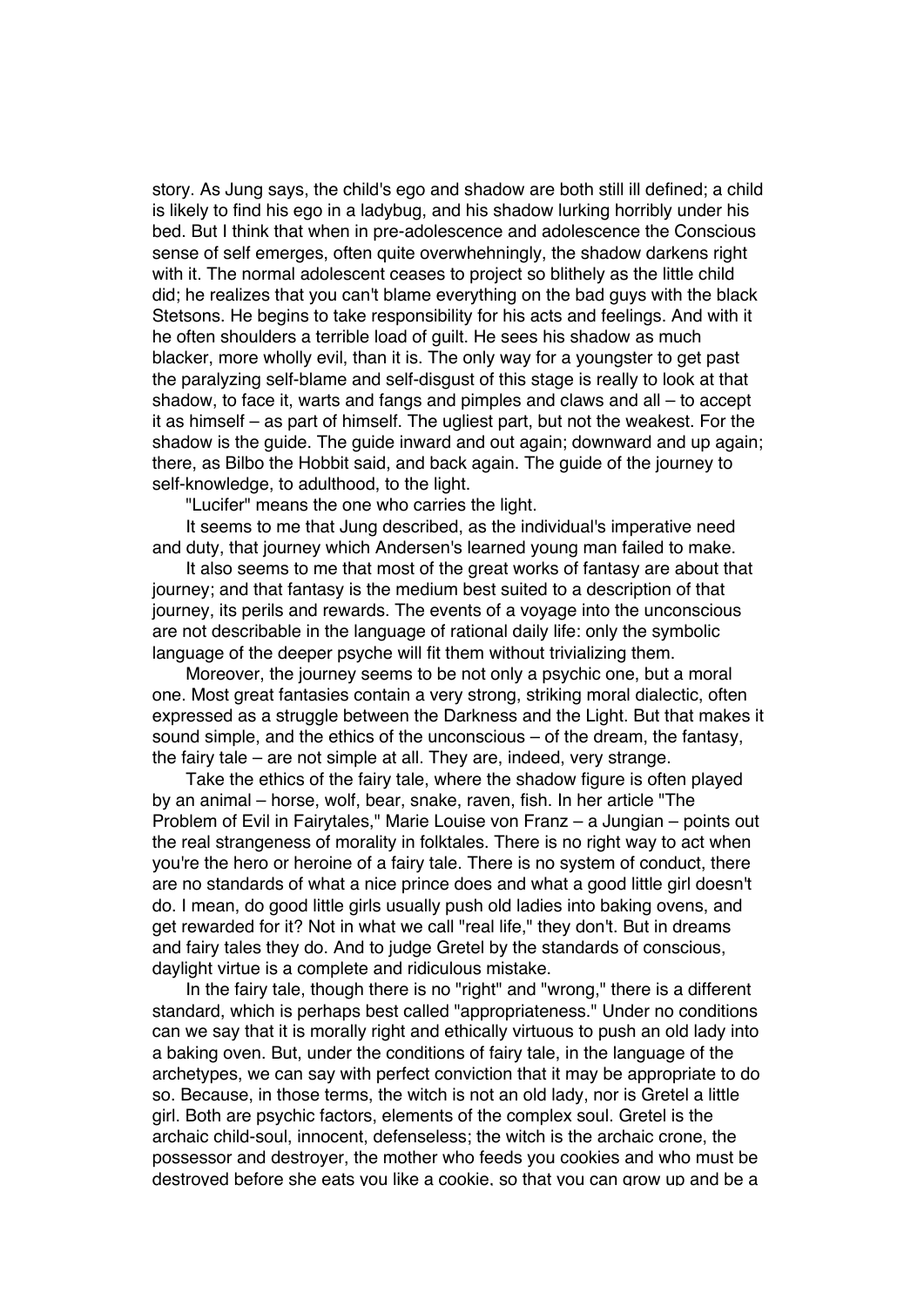mother too. And so on and so on. All explanations are partial. The archetype is inexhaustible. And children understand it as fully and surely as adults do – often more fully, because they haven't got minds stuffed full of the one-sided, shadowless half-truths and conventional moralities of the collective consciousness.

Evil, then, appears in the fairy tale not as something diametrically opposed to good, but as inextricably involved with it, as in the yang-yin symbol. Neither is greater than the other, nor can human reason and virtue separate one from the other and choose between them. The hero or heroine is the one who sees what is appropriate to be done, because he or she sees the whole, which is greater than either evil or good. Their heroism is, in fact, their certainty. They do not act by rules; they simply know the way to go.

In this labyrinth where it seems one must trust to blind instinct, there is, von Franz points out, one – only one – consistent rule or "ethic": "Anyone who earns the gratitude of animals, or whom they help for any reason, invariably wins out. This is the only unfailing rule that I have been able to find."

Our instinct, in other words, is not blind. The animal does not reason, but it sees. And it acts with certainty; it acts "rightly," appropriately. That is why all animals are beautiful. It is the animal who knows the way, the way home. It is the animal within us, the primitive, the dark brother, the shadow soul, who is the quide.

There is often a queer twist to this in folktales, a kind of final secret. The helpful animal, often a horse or a wolf, says to the hero, "When you have done such-and-so with my help, then you must kill me, cut off my head." And the hero must trust his animal guide so wholly that he is willing to do so. Apparently the meaning of this is that when you have followed the animal instincts far enough then they must be sacrificed, so that the true self, the whole person, may step forth from the body of the animal, reborn. That is von Franz's explanation, and it sounds fair enough; I am glad to have any explanation of that strange episode in so many tales, which has always shocked me. But I doubt that that's all there is to it – or that any Jungian would pretend it was. Neither rational thought nor rational ethics can "explain" these deep strange levels of the imagining mind. Even in merely reading a fairy tale, we must let go our daylight convictions and trust ourselves to be guided by dark figures, in silence; and when we come back, it may be very hard to describe where we have been.

In many fantasy tales of the nineteenth and twentieth centuries the tension between good and evil, light and dark, is drawn absolutely clearly, as a battle, the good guys on one side and the bad guys on the other, cops and robbers, Christians and heathens heroes and villains. In such fantasies I believe the author has tried to force reason to lead him where reason cannot go, and has abandoned the faithful and frightening guide he should have followed, the shadow. These are false fantasies, rationalized fantasies. They are not the real thing. Let me, by way of exhibiting the real thing, which is always much more interesting than the fake one, discuss *The Lord of the Rings* for a minute.

Critics have been hard on Tolkien for his "simplisticness," his division of the inhabitants of Middle Earth into the good people and the evil people. And indeed he does this, and his good people tend to be entirely good, though with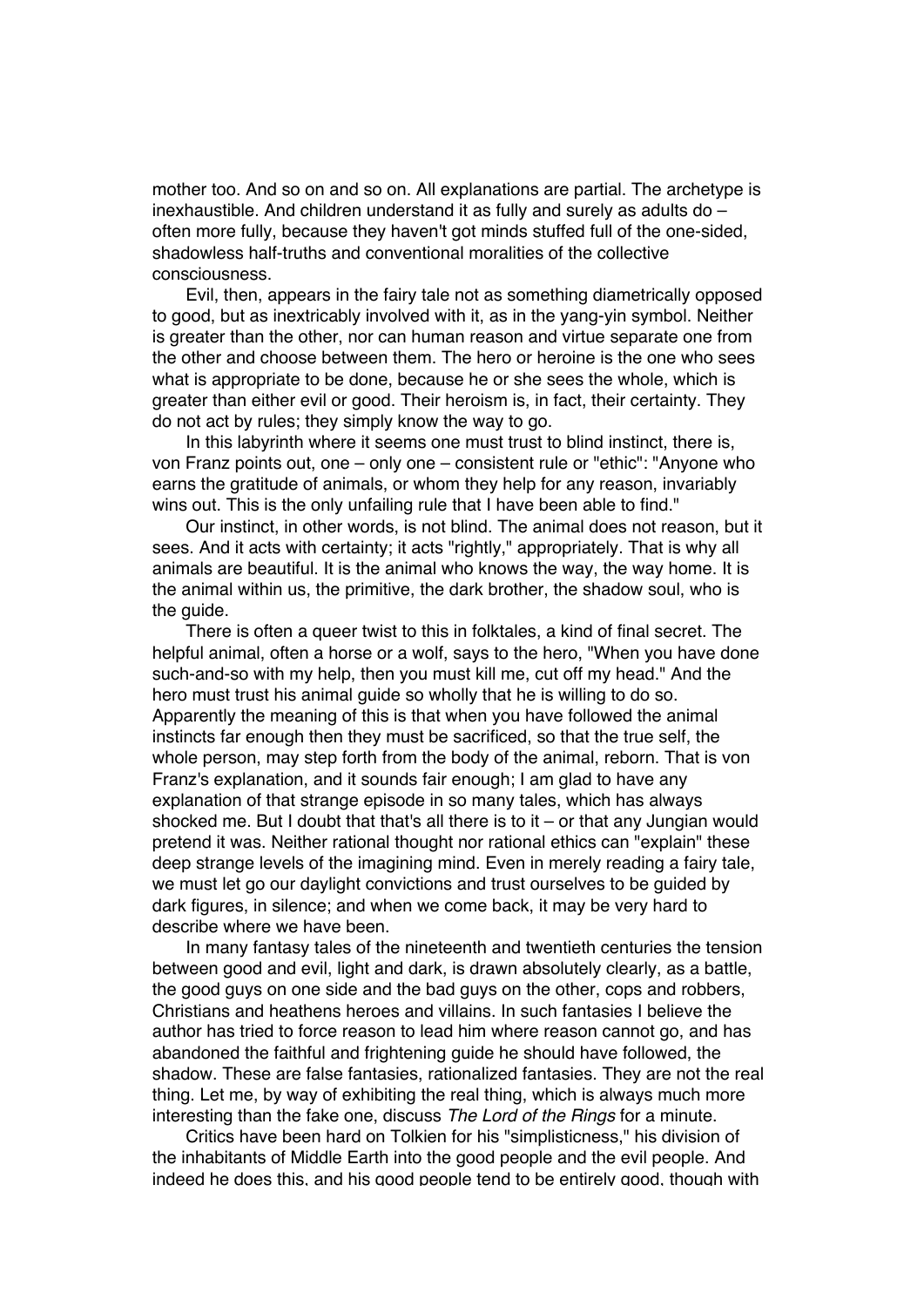endearing frailties, while his Orcs and other villains are altogether nasty. But all this is a judgment by daylight ethics, by conventional standards of virtue and vice. When you look at the story as a psychic journey, you see something quite different, and very strange. You see then a group of bright figures, each one with its black shadow. Against the Elves, the Orcs. Against Aragorn, the Black Rider. Against Gandalf, Saruman. And above all, against Frodo, Gollum. Against him – and with him.

It is truly complex, because both the figures are already doubled. Sam is, in part, Frodo's shadow, his inferior part. Gollum is two people, too, in a more direct, schizophrenic sense; he's always talking to himself, Slinker talking to Stinker, Sam calls it. Sam understands Gollum very well, though he won't admit it and won't accept Gollum as Frodo does, letting Gollum be their guide, trusting him. Frodo and Gollum are not only both hobbits; they are the same person – and Frodo knows it. Frodo and Sam are the bright side, Smeagol-Gollum the shadow side. In the end Sam and Smeagol, the lesser figures, drop away, and all that is left is Frodo and Gollum, at the end of the long quest. And it is Frodo the good who fails, who at the last moment claims the Ring of Power for himself; and it is Gollum the evil who achieves the quest, destroying the Ring, and himself with it. The Ring, the archetype of the Integrative Function, the creative-destructive, returns to the volcano, the eternal source of creation and destruction, the primal fire. When you look at it that way, can you call it a simple story? I suppose so. *Oedipus Rex* is a fairly simple story, too. But it is not simplistic. It is the kind of story that can be told only by one who has turned and faced his shadow and looked into the dark.

That it is told in the language of fantasy is not an accident, or because Tolkien was an escapist, or because he was writing for children. It is a fantasy because fantasy is the natural, the appropriate, language for the recounting of the spiritual journey and the struggle of good and evil in the soul.

That has been said before – by Tolkien himself, for one – but it needs repeating. It needs lots of repeating, because there is still, in this country, a deep puritanical distrust of fantasy, which comes out often among people truly and seriously concerned about the ethical education of children. Fantasy, to them, is escapism. They see no difference between the Batmen and Supermen of the commercial dope-factories and the timeless archetypes of the collective unconscious. They confuse fantasy, which in the psychological sense is a universal and essential faculty of the human mind, with infantilism and pathological regression. They seem to think that shadows are something that we can simply do away with, if we can only turn on enough electric lights. And so they see the irrationality and cruelty and strange amoralities of fairy tale, and they say: "But this is very bad for children, we must teach children right from wrong, with realistic books, books that are true to life!"

I agree that children need to be  $-$  and usually want very much to be  $$ taught right from wrong. But I believe that realistic fiction for children is one of the very hardest media in which to do it. It's hard not to get entangled in the superficialities of the collective consciousness, in simplistic moralism, in projections of various kinds, so that you end up with the baddies and the goodies all over again. Or you get that business about "there's a little bit of bad in the best of us and a little bit of good in the worst of us," a dangerous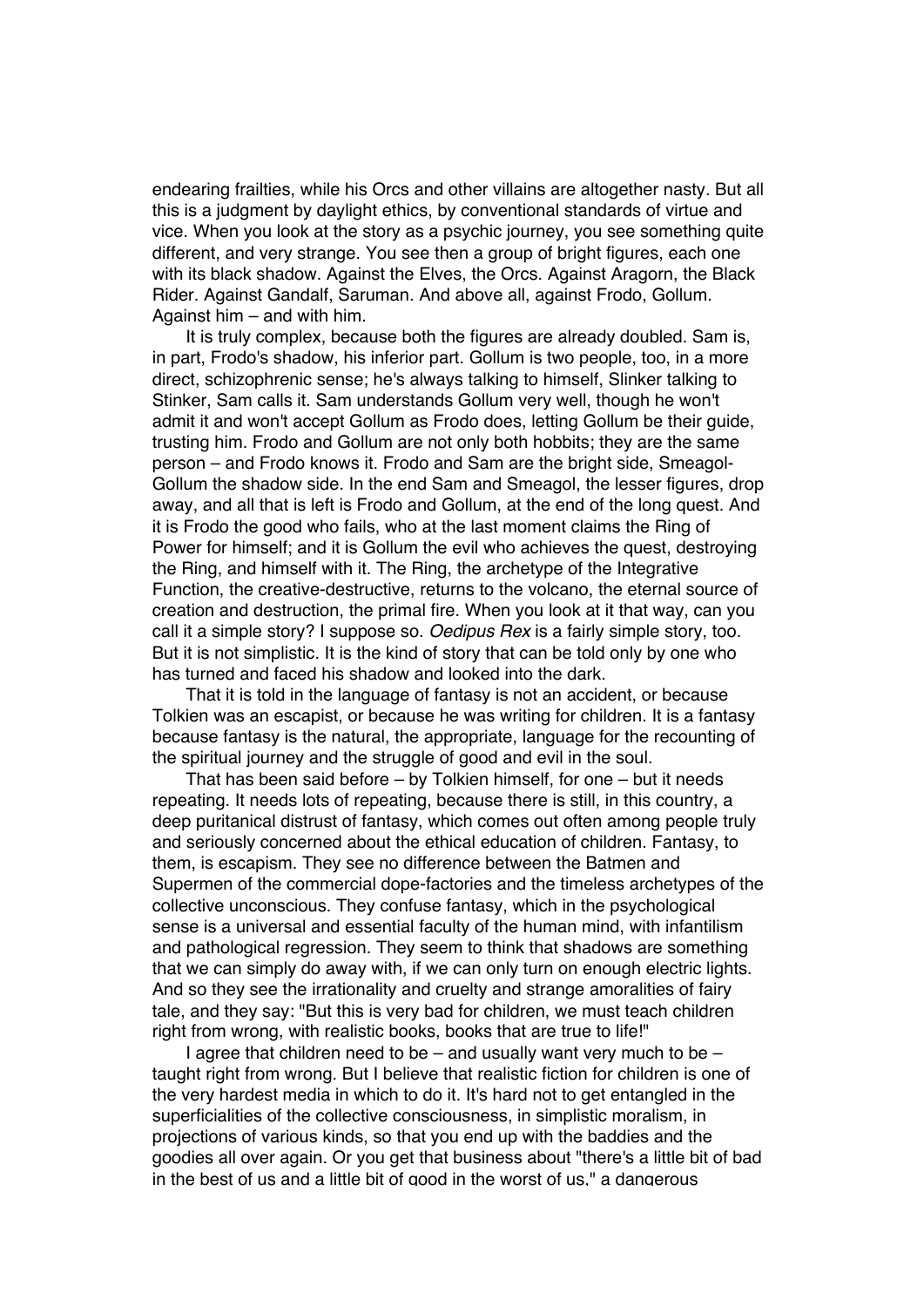banalization of the fact, which is that there is incredible potential for good and for evil in every one of us. Or writers are encouraged to merely capitalize on sensationalism, upsetting the child reader without themselves being really involved in the violence of the story, which is shameful. Or you get the "problem books." The problem of drugs, of divorce, of race prejudice, of unmarried pregnancy, and so on – as if evil were a problem, something that can be solved, that has an answer, like a problem in fifth grade arithmetic. If you want the answer, you just look in the back of the book.

*That* is escapism, that posing evil as a "problem," instead of what it is: all the pain and suffering and waste and loss and injustice we will meet all our lives long, and must face and cope with over and over and over, and admit, and live with, in order to live human lives at all.

But what, then, is the naturalistic writer for children to do? Can he present the child with evil as an insoluble problem – something neither the child nor any adult can do anything about at all? To give the child a picture of the gas chambers of Dachau, or the famines of India, or the cruelties of a psychotic parent, and say, "Well, baby, this is how it is, what are you going to make of it?" – that is surely unethical. If you suggest that there is a "solution" to these monstrous facts, you are lying to the child. If you insist that there isn't, you are overwhelming him with a load he's not strong enough yet to carry.

The young creature does need protection and shelter. But it also needs the truth. And it seems to me that the way you can speak absolutely honestly and factually to a child about both good and evil is to talk about himself. Himself, his inner self, his deep, the deepest Self That is something he can cope with; indeed, his job in growing up is to become himself. He can't do this if he feels the task is hopeless, nor can he if he's led to think there isn't any task. A child's growth will be stunted and perverted if he is forced to despair or if he is encouraged in false hope, if he is terrified or if he is coddled. What he needs to grow up is reality, the wholeness which exceeds all our virtue and all our vice. He needs knowledge; he needs self-knowledge. He needs to see himself and the shadow he casts. That is something he can face, his own shadow; and he can learn to control it and to be guided by it. So that, when he grows up into his strength and responsibility as an adult in society, he will be less inclined, perhaps, either to give up in despair or to deny what he sees, when he must face the evil that is done in the world, and the injustices and grief and suffering that we all must bear, and the final shadow at the end of all.

Fantasy is the language of the inner self. I will claim no more for fantasy than to say that I personally find it the appropriate language in which to tell stories to children – and others. But I say that with some confidence, having behind me the authority of a very great poet, who put it much more boldly. "The great instrument of moral good," Shelley said, "is the imagination."

## **Notes**

1. Jolande Jacobi, *The Psychology of C. C. Jung* (New Haven: Yale University Press, 1962), p. 107.